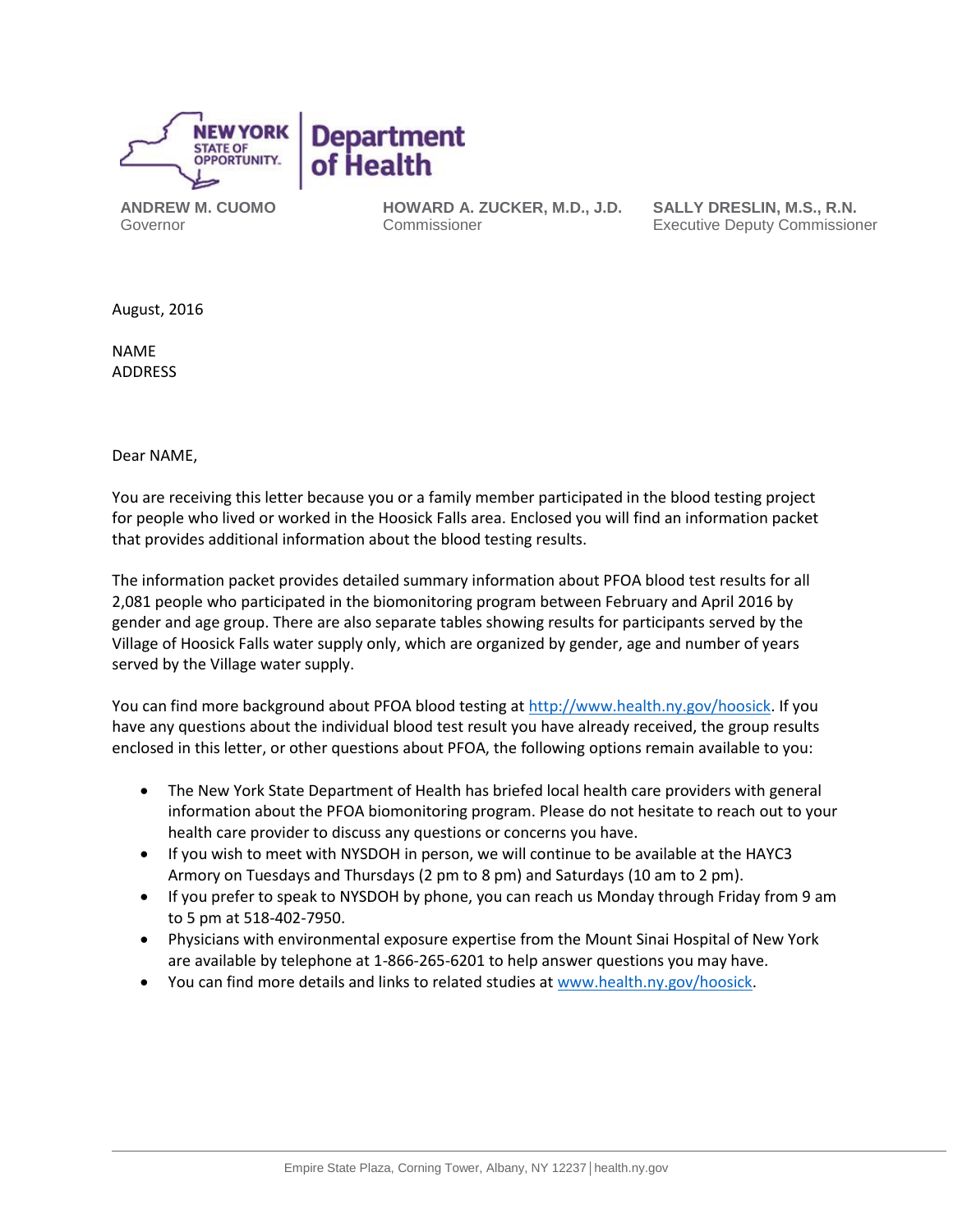Again, please do not hesitate to reach out to NYSDOH with any questions or concerns.

Sincerely,

Egrope

Elizabeth L. Lewis-Michl, Ph.D. Nathan Graber, M.D., M.P.H. Occupational Epidemiology Center for Environmental Health

Ą

Bureau of Environmental and Center for Environmental Health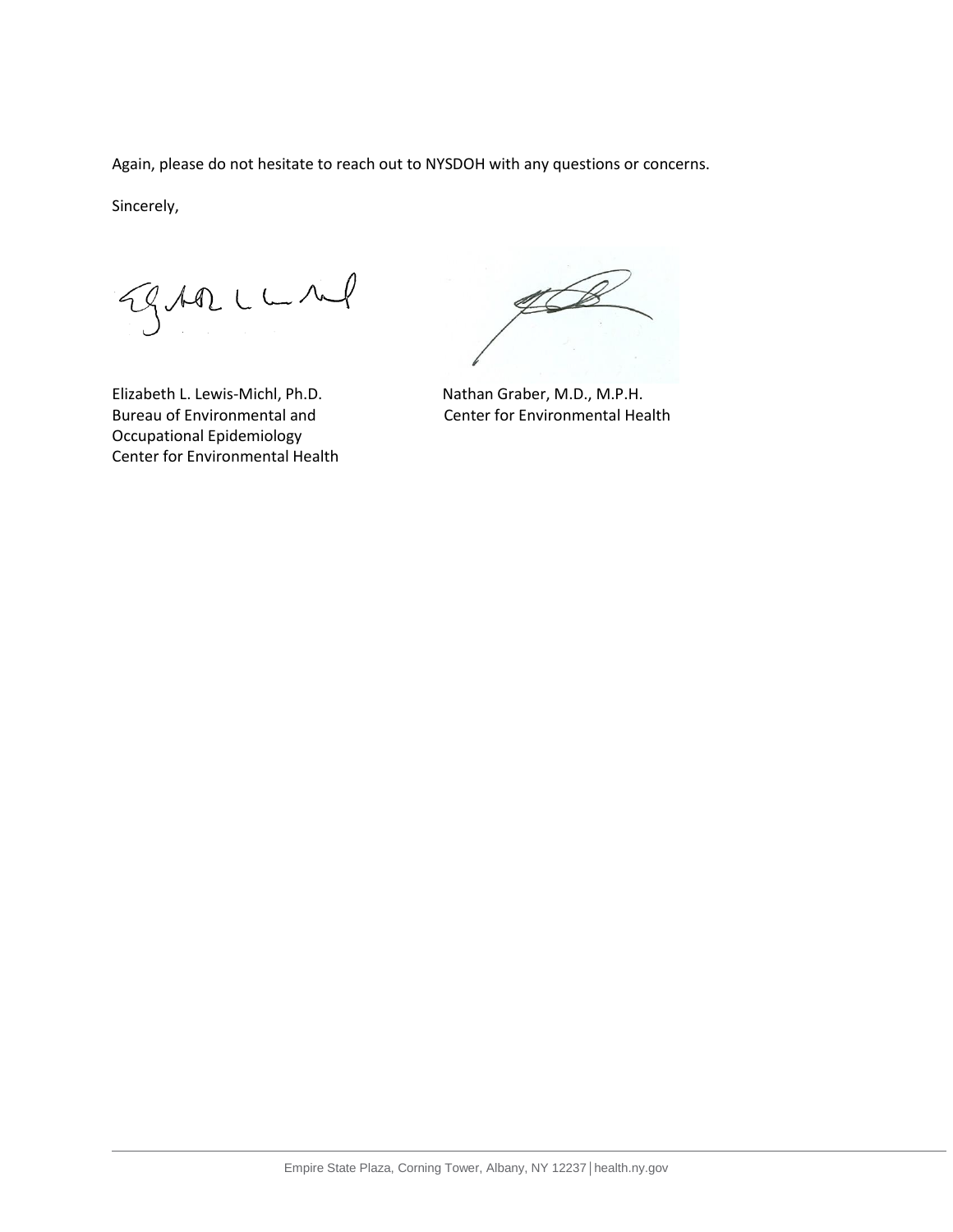

# **PFOA Biomonitoring Preliminary Group-Level Results: Village of Hoosick Falls and Town of Hoosick Area Participants Information Sheet Update: August 2016**

The Department of Health (DOH) is continuing its analysis of the blood testing results for people in the Hoosick Falls area. Below is additional information about groups of people who were tested between February and April 2016. Group results make it possible for individuals to compare their personal levels with those of other participants, while keeping individual results confidential.

This information sheet includes:

- Group results for all participants and for participants served by the Village of Hoosick Falls water supply, organized by gender and age groups. For participants served by the Village water supply, we have also included a table that shows results by number of years served by the Village of Hoosick Falls water supply.
- A table indicating the ranges of levels of PFOA blood test results for all participants and participants served by the Village water supply, along with the number of participants who had particular results within each range.

As studies have shown, when PFOA is present in drinking water, PFOA levels in blood are expected to be higher than levels in the general U.S. population. The biomonitoring results provide important information about exposure to PFOA and allow for comparisons to people living elsewhere. Individual results only provide exposure information and cannot be used to determine whether a person's current illness is due to PFOA or if a future illness is likely to result from PFOA.

Future studies of PFOA exposure by scientists, public health experts, and government agencies may provide more definitive information on health effects. Knowledge of an individual's exposure may be helpful in applying this information in the future.

The tables in this information sheet show two types of "middle" levels, the geometric mean and the 50<sup>th</sup> percentile.

- Geometric means are a way of calculating the middle level. They are used in science to prevent the highest and lowest values from distorting the average when the rest of the data are close together.
- The 50<sup>th</sup> percentile is the middle result among all the individual results: half of the people had levels higher and half had levels lower than the  $50<sup>th</sup>$  percentile.

Five tables are provided in this information sheet update:

- **Table 1** provides information about PFOA results for the first 2,081 participants tested.
- **Table 2** provides information about PFOA levels in adults and children served by the Village water supply at the time of the blood tests.
- **Table 3** provides information for adults by number of years they were served by the Village water supply.
- **Table 4** identifies the ranges of levels of specific blood PFOA levels for all participants and participants served by the Village water supply and tested from February to April 2016.
- **Table 5** provides information about PFOA levels in other communities with PFOA in drinking water, people who worked with PFOA, and the general U.S. population.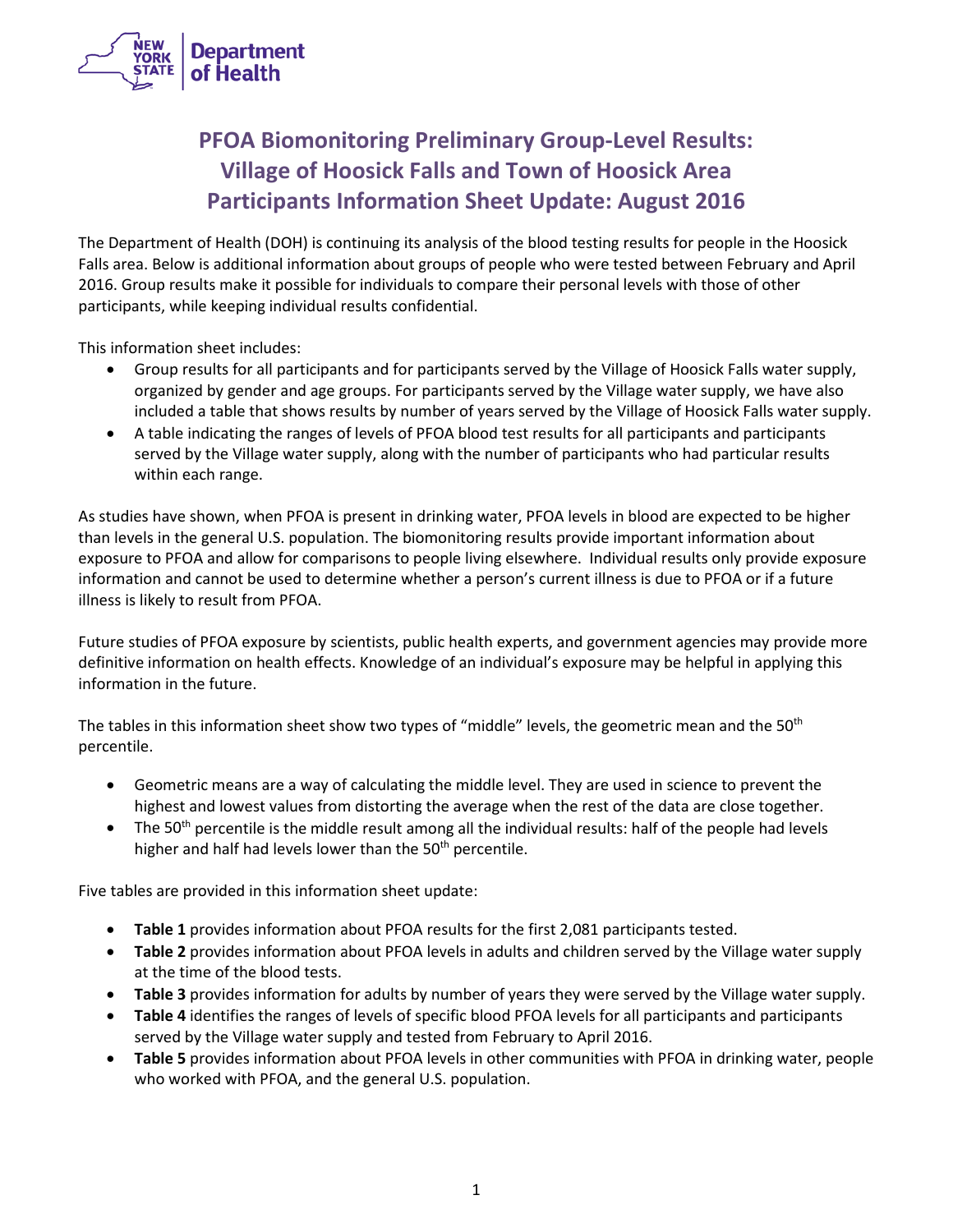

# **PFOA Group Results for First 2,081 Participants Tested**

**Table 1** provides information about PFOA results for the first 2,081 participants tested. This group includes people using Village water, people using private wells, people who work in the area, and former residents. PFOA levels ranged from non-detectable to greater than 500 micrograms per liter mcg/L. The table shows that the geometric mean blood PFOA level is 23.5 mcg/L and the 50th percentile blood PFOA level is 28.3 mcg/L for the total of 2,081 participants.

| <b>Table 1</b>                                                                                                 |                                  |                |                             |  |  |  |  |
|----------------------------------------------------------------------------------------------------------------|----------------------------------|----------------|-----------------------------|--|--|--|--|
| <b>PRELIMINARY FINDINGS:</b><br>PFOA blood test results for all Hoosick Falls area blood testing participants, |                                  |                |                             |  |  |  |  |
| adults and children by gender and age group:                                                                   |                                  |                |                             |  |  |  |  |
| tested from February through April 2016                                                                        |                                  |                |                             |  |  |  |  |
|                                                                                                                | Number of<br>PFOA level in mcg/L |                |                             |  |  |  |  |
|                                                                                                                | participants                     | Geometric mean | 50 <sup>th</sup> percentile |  |  |  |  |
| All participants                                                                                               | 2081                             | 23.5           | 28.3                        |  |  |  |  |
| <b>Adults</b>                                                                                                  |                                  |                |                             |  |  |  |  |
| All adults (age 18 and over)                                                                                   | 1728                             | 25.3           | 31.3                        |  |  |  |  |
| Adults by gender                                                                                               |                                  |                |                             |  |  |  |  |
| Females                                                                                                        | 963                              | 22.3           | 28.7                        |  |  |  |  |
| <b>Males</b>                                                                                                   | 765                              | 29.7           | 36.0                        |  |  |  |  |
| Adults by gender and age group                                                                                 |                                  |                |                             |  |  |  |  |
| Females 18-39                                                                                                  | 263                              | 15.5           | 19.2                        |  |  |  |  |
| Females 40-59                                                                                                  | 401                              | 22.1           | 31.1                        |  |  |  |  |
| Females 60 and older                                                                                           | 299                              | 31.0           | 45.1                        |  |  |  |  |
| <b>Males 18-39</b>                                                                                             | 195                              | 23.9           | 28.4                        |  |  |  |  |
| <b>Males 40-59</b>                                                                                             | 299                              | 31.4           | 40.3                        |  |  |  |  |
| Males 60 and older                                                                                             | 271                              | 32.4           | 42.4                        |  |  |  |  |
| <b>Children</b>                                                                                                |                                  |                |                             |  |  |  |  |
| Children (under age 18)                                                                                        | 353                              | 16.3           | 19.8                        |  |  |  |  |
| Children by gender                                                                                             |                                  |                |                             |  |  |  |  |
| Females                                                                                                        | 183                              | 16.6           | 20.0                        |  |  |  |  |
| Males                                                                                                          | 170                              | 16.1           | 18.8                        |  |  |  |  |
| Children by gender and age group                                                                               |                                  |                |                             |  |  |  |  |
| Girls younger than 6                                                                                           | 26                               | 17.7           | 20.2                        |  |  |  |  |
| Girls 6 - 10                                                                                                   | 57                               | 21.6           | 29.0                        |  |  |  |  |
| Girls 11 - 17                                                                                                  | 100                              | 14.0           | 18.4                        |  |  |  |  |
| Boys younger than 6                                                                                            | 35                               | 26.0           | 34.5                        |  |  |  |  |
| Boys 6 - 10                                                                                                    | 53                               | 13.5           | 14.2                        |  |  |  |  |
| Boys 11 - 17                                                                                                   | 82                               | 14.8           | 18.5                        |  |  |  |  |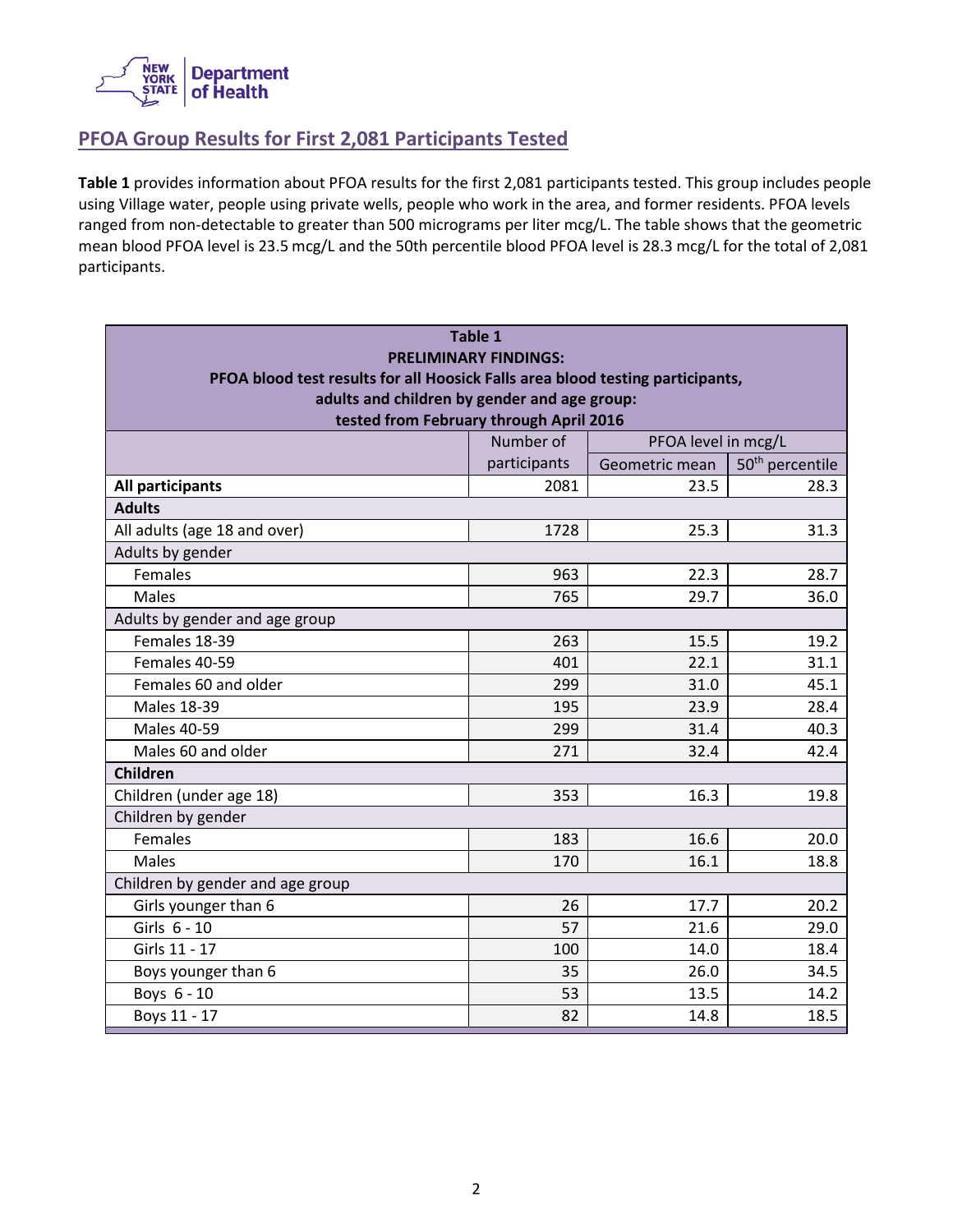

# **PFOA Group Results for Adults and Children Served By the Village Water Supply**

**Table 2** provides information about PFOA levels in adults and children served by the Village water supply at the time of the blood tests. Looking at this group of people separately may help us understand exposures that occurred primarily from drinking Village water. (Many people served by Village water were drinking bottled water at the time of the testing, so this group includes people with the most recent, but generally not current, exposures to Village water.) We expect PFOA blood levels for people using Village water to be higher than the levels for all participants (Table 1). This is because PFOA levels in the Village water supply were higher on average than what had been measured in most private wells in the area. The middle (geometric mean) PFOA level for this group of adult Village water users (55.0 mcg/L) is higher than that for all participants (23.5 mcg/L), shown in Table 1.

| <b>Table 2</b>                                                               |                                                               |      |      |  |  |  |  |
|------------------------------------------------------------------------------|---------------------------------------------------------------|------|------|--|--|--|--|
|                                                                              | <b>PRELIMINARY FINDINGS:</b>                                  |      |      |  |  |  |  |
| PFOA blood test results for adults and children                              |                                                               |      |      |  |  |  |  |
| served by Village of Hoosick Falls public water,<br>by gender and age group: |                                                               |      |      |  |  |  |  |
| tested from February through April 2016                                      |                                                               |      |      |  |  |  |  |
| Number of<br>PFOA level in mcg/L                                             |                                                               |      |      |  |  |  |  |
|                                                                              | participants<br>50 <sup>th</sup> percentile<br>Geometric mean |      |      |  |  |  |  |
| <b>Adults</b>                                                                |                                                               |      |      |  |  |  |  |
| All adults (age 18 and over)                                                 | 960                                                           | 55.0 | 64.2 |  |  |  |  |
| Adults by gender                                                             |                                                               |      |      |  |  |  |  |
| Females                                                                      | 536                                                           | 50.4 | 60.3 |  |  |  |  |
| <b>Males</b>                                                                 | 424                                                           | 61.5 | 72.6 |  |  |  |  |
| Adults by gender and age group                                               |                                                               |      |      |  |  |  |  |
| Females 18-39                                                                | 145                                                           | 26.7 | 29.6 |  |  |  |  |
| Females 40-59                                                                | 218                                                           | 54.2 | 65.1 |  |  |  |  |
| Females 60 and older                                                         | 173                                                           | 78.3 | 91.0 |  |  |  |  |
| <b>Males 18-39</b>                                                           | 112                                                           | 36.1 | 40.5 |  |  |  |  |
| <b>Males 40-59</b>                                                           | 163                                                           | 72.7 | 79.1 |  |  |  |  |
| Males 60 and older                                                           | 149                                                           | 76.7 | 91.6 |  |  |  |  |
| <b>Children</b>                                                              |                                                               |      |      |  |  |  |  |
| Children (under age 18)                                                      | 212                                                           | 28.8 | 33.8 |  |  |  |  |
| Children by gender                                                           |                                                               |      |      |  |  |  |  |
| Females                                                                      | 109                                                           | 28.6 | 35.1 |  |  |  |  |
| <b>Males</b>                                                                 | 103                                                           | 29.1 | 32.5 |  |  |  |  |
| Children by gender and age group                                             |                                                               |      |      |  |  |  |  |
| Girls younger than 6                                                         | 13                                                            | 34.7 | 41.2 |  |  |  |  |
| Girls 6 - 10                                                                 | 35                                                            | 33.6 | 39.5 |  |  |  |  |
| Girls 11 - 17                                                                | 61                                                            | 25.1 | 27.9 |  |  |  |  |
| Boys younger than 6                                                          | 25                                                            | 39.2 | 47.0 |  |  |  |  |
| Boys 6 - 10                                                                  | 29                                                            | 25.3 | 29.8 |  |  |  |  |
| Boys 11 - 17                                                                 | 49                                                            | 27.1 | 29.7 |  |  |  |  |

(More discussion of Table 2 results is provided on the next page.)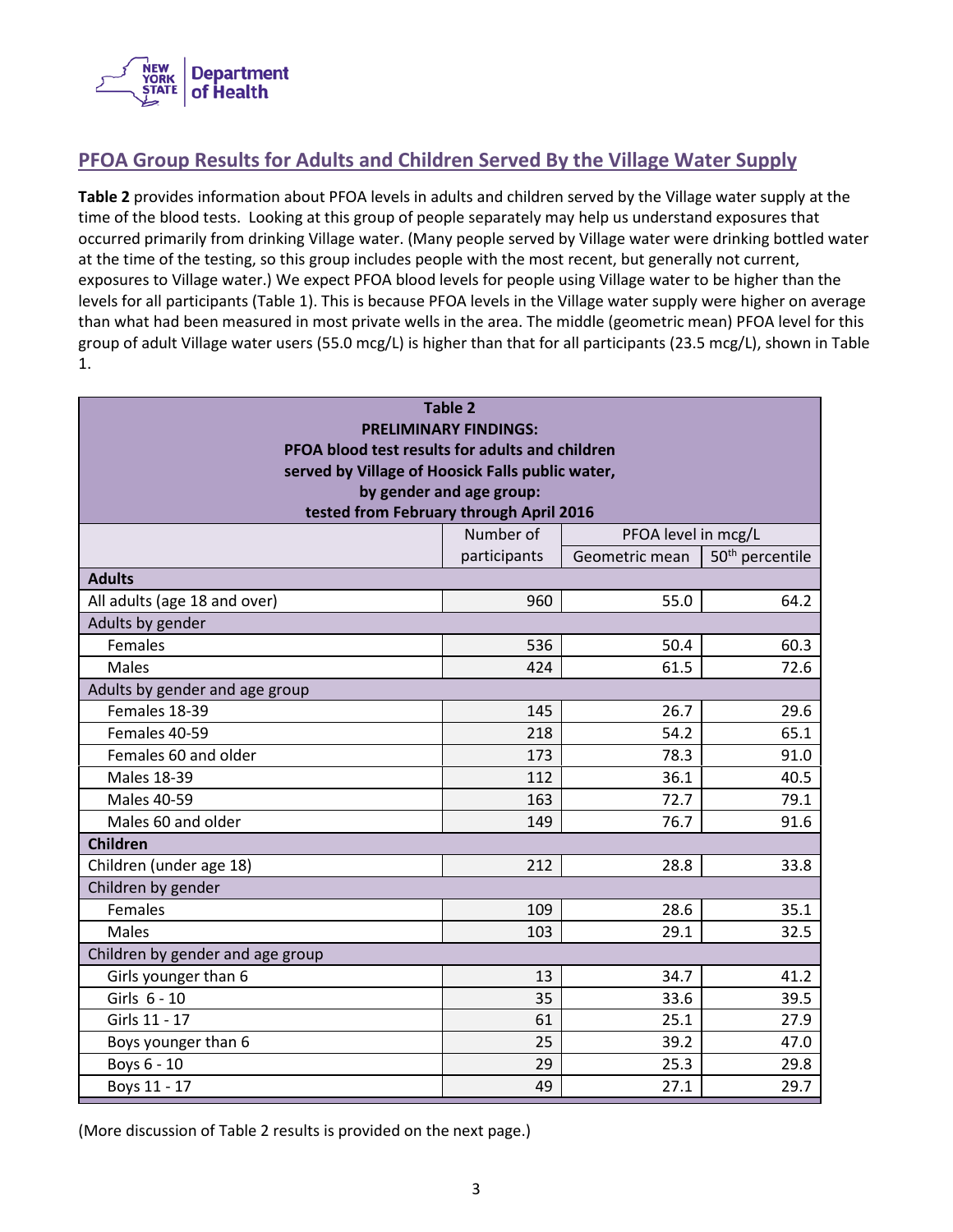

Group results for children served by Village water, shown in Table 2 on the previous page, show that PFOA levels tend to be higher for children in the younger age groups. This finding aligns with other studies of communities with PFOA in drinking water.

PFOA is thought to build up or concentrate more in younger children because of exposures occurring before birth and from breastfeeding or formula feeding if tap water is used. Other possible reasons for the higher levels in younger children are that small children may consume more water compared to their body size and may excrete PFOA more slowly than adults.

According to the national Centers for Disease Control and Prevention (CDC), "breastfeeding is still recommended despite the presence of chemical toxins" [such as PFOA] because "for the vast majority of women the benefits of breastfeeding appear to far outweigh the risks."

Among adults, older people tend to have higher levels because the exposure builds up in the body over time. Men tend to have higher levels than women because females lose blood during menstruation.

### **PFOA Group Results for Adults by Number of Years They Were Served By Village Water**

**Table 3** provides information for adults by number of years they were served by the Village water supply. The table below shows that PFOA levels are highest among the people who have lived in the Village for the longest time.

| Table 3<br><b>PRELIMINARY FINDINGS:</b><br><b>PFOA blood test for adults</b><br>by number of years served by Village of Hoosick Falls public water:<br>tested from February through April 2016 |              |                     |                             |  |  |  |
|------------------------------------------------------------------------------------------------------------------------------------------------------------------------------------------------|--------------|---------------------|-----------------------------|--|--|--|
|                                                                                                                                                                                                | Number of    | PFOA level in mcg/L |                             |  |  |  |
|                                                                                                                                                                                                | participants | Geometric mean      | 50 <sup>th</sup> percentile |  |  |  |
| Adults (age 18 and over)                                                                                                                                                                       | 960          | 64.2<br>55.0        |                             |  |  |  |
| Adults by length of residence in Village                                                                                                                                                       |              |                     |                             |  |  |  |
| less than 10 years                                                                                                                                                                             | 264          | 29.7                | 35.6                        |  |  |  |
| 10 to 24 years                                                                                                                                                                                 | 325          | 60.5                | 66.6                        |  |  |  |
| 25 to 40 years                                                                                                                                                                                 | 198          | 72.2                | 84.4                        |  |  |  |
| more than 40 years                                                                                                                                                                             | 173          | 98.3<br>86.6        |                             |  |  |  |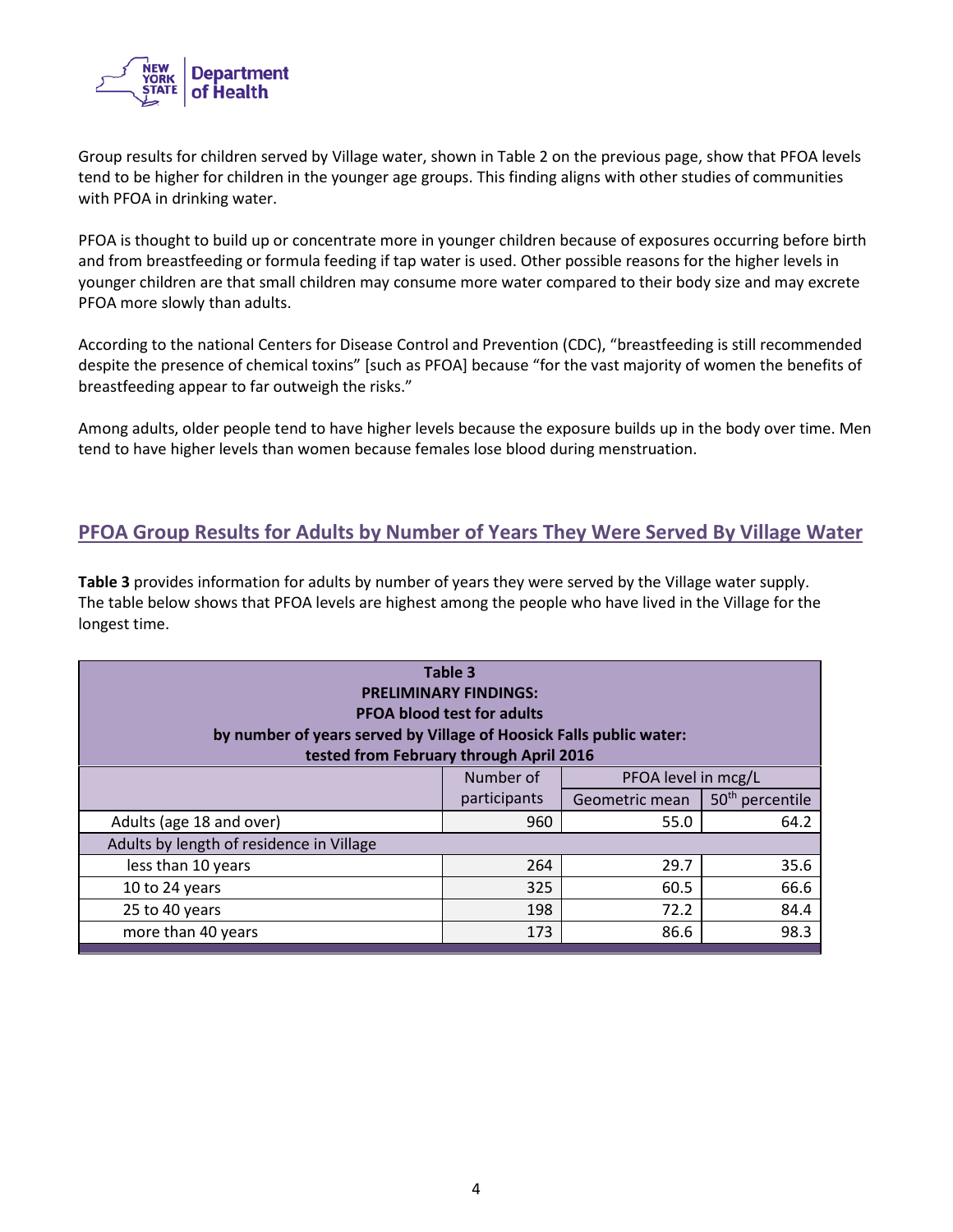

# **Ranges of Specific Blood PFOA Levels for First 2,081 Participants Tested**

| <b>Table 4</b><br><b>PRELIMINARY FINDINGS:</b><br>Blood PFOA level ranges in micrograms per liter (mcg/L)<br>for participants tested from February through April 2016 |                                     |                                                        |                                                        |                                                         |                                                          |                                                          |                                                          |                                                          |                                                               |                                                 |
|-----------------------------------------------------------------------------------------------------------------------------------------------------------------------|-------------------------------------|--------------------------------------------------------|--------------------------------------------------------|---------------------------------------------------------|----------------------------------------------------------|----------------------------------------------------------|----------------------------------------------------------|----------------------------------------------------------|---------------------------------------------------------------|-------------------------------------------------|
|                                                                                                                                                                       |                                     |                                                        |                                                        |                                                         | <b>ADULTS</b>                                            |                                                          |                                                          |                                                          |                                                               |                                                 |
|                                                                                                                                                                       | Up to<br>25<br>mcg/L<br><b>PFOA</b> | Greater<br>than 25<br>up to 50<br>mcg/L<br><b>PFOA</b> | Greater<br>than 50<br>up to 75<br>mcg/L<br><b>PFOA</b> | Greater<br>than 75<br>up to 100<br>mcg/L<br><b>PFOA</b> | Greater<br>than 100<br>up to 200<br>mcg/L<br><b>PFOA</b> | Greater<br>than 200<br>up to 300<br>mcg/L<br><b>PFOA</b> | Greater<br>than 300<br>up to 400<br>mcg/L<br><b>PFOA</b> | Greater<br>than 400<br>up to 500<br>mcg/L<br><b>PFOA</b> | Greater<br>than 500<br>up to<br>1700*<br>mcg/L<br><b>PFOA</b> | Greater<br>than<br>1700<br>mcg/L<br><b>PFOA</b> |
| <b>All adults</b><br>(1728)                                                                                                                                           | 771                                 | 296                                                    | 192                                                    | 151                                                     | 232                                                      | 56                                                       | 19                                                       | 5                                                        | 6                                                             | $\mathbf{0}$                                    |
| <b>All adults</b><br>served by<br>Village water<br>(960)                                                                                                              | 184                                 | 198                                                    | 157                                                    | 131                                                     | 215                                                      | 52                                                       | 15                                                       | **                                                       | $* *$                                                         | $\mathbf 0$                                     |
| <b>CHILDREN</b>                                                                                                                                                       |                                     |                                                        |                                                        |                                                         |                                                          |                                                          |                                                          |                                                          |                                                               |                                                 |
|                                                                                                                                                                       | Up to<br>25<br>mcg/L<br><b>PFOA</b> | Greater<br>than 25<br>up to 50<br>mcg/L<br><b>PFOA</b> | Greater<br>than 50<br>up to 75<br>mcg/L<br><b>PFOA</b> | Greater<br>than 75<br>up to 100<br>mcg/L<br><b>PFOA</b> | Greater than 100 up to<br>300 mcg/L PFOA*                |                                                          |                                                          | Greater than 300 mcg/L PFOA                              |                                                               |                                                 |
| All children<br>(353)                                                                                                                                                 | 205                                 | 97                                                     | 32                                                     | 8                                                       | 11                                                       |                                                          |                                                          | $\mathbf{0}$                                             |                                                               |                                                 |
| All children<br>served by<br>Village water<br>(212)                                                                                                                   | 75                                  | 88                                                     | 32                                                     | 8                                                       | 9                                                        |                                                          |                                                          |                                                          |                                                               | $\mathbf 0$                                     |

**Table 4** identifies the ranges of levels of specific blood PFOA levels for all participants and participants served by the Village water supply and tested from February to April 2016.

The single asterisk [\*] **in Table 4** means that most people's results fall in the lower part of the range; this is only used when the range presented is bigger than 100. When a double asterisk [\*\*] is shown it means that the number of participants whose results fall in a given range is smaller than five. Numbers smaller than five are not provided to protect participants' confidentiality. It is the policy of the Department not to publicly release personal health information for individuals. This includes not releasing partial information that would enable an interested person to figure out the identity of another individual. Personal health information is protected from disclosure under the New York Personal Privacy Protection Act (Article 6 and 6-A of the Public Officers Law) and the Federal Health Insurance Portability and Accountability Act (HIPAA).